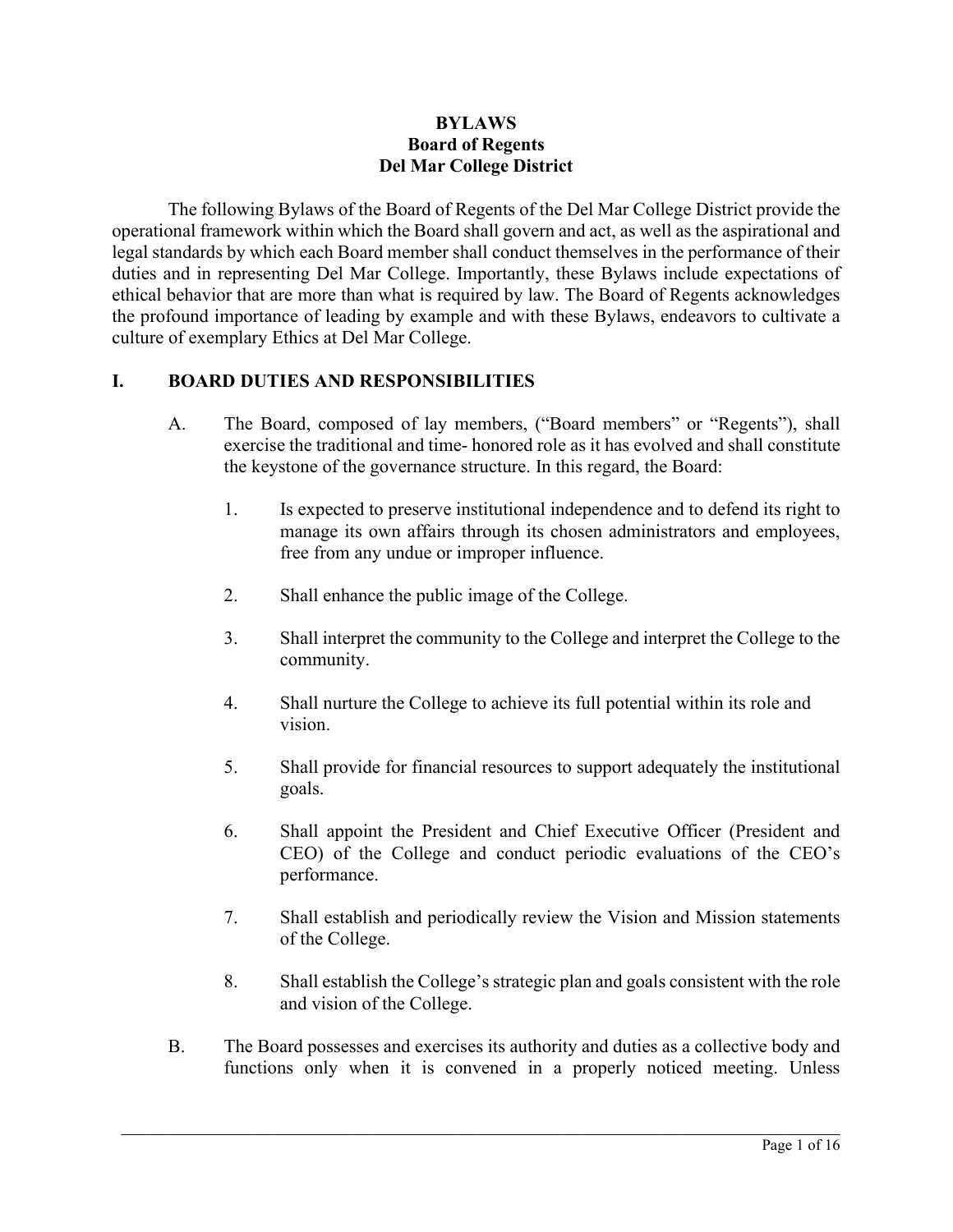specifically authorized by prior action of the Board, no individual member may speak, obligate, or exercise authority in the name of the Board.

- C. The Board functions within the framework of laws, court decisions, attorney general's opinions, and similar mandates and restrictions from external sources. It performs functions as specified by applicable laws and regulations.
- D. The Board formulates policies and delegates to the President and CEO of the College the function of administering policies and regulations. The Board is not involved in administrative details, but the Board's review of administrative procedures and regulations may be undertaken if necessary to the function of policy formulation. In the absence of appropriate policy, the President and CEO of the College may need to make decisions and exercise authority, but such actions are subject to subsequent review by the Board for determination as to the need for a policy statement.
- E. Board members may be removed from office according to Texas Constitution, Article V, Section 24; Local Government Code 87.01l, 87.012, 87.013, 87.031; Education Code 4.35(b), Texas Education Code § 44.032, and Texas Education Code § 130.0845, as currently stated or as amended in the future.
- F. A Board member shall not be absent from more than half of the regularly scheduled board meetings that the member is eligible to attend during a calendar year, not counting an absence for which the member is excused by a majority vote of the board. Texas Education Code § 130.0845.
- G. If citizens bring a concern or complaint to an individual Board member, the Board member shall refer the citizen to the College President and CEO or designee, who shall proceed according to appropriate Board policy. This does not restrict the Board member from bringing the concern or complaint to the Board of Regents.
- H. Board members shall undergo training and onboarding as soon as practicable after taking office, including the training and onboarding required by law and the orientation provided by the College. See below Section VIII.
- I. While serving in office, Board members shall not accept employment, including self-employment, or engage in a business, charity, nonprofit organization, or professional activity that conflicts with or could reasonably be expected to impair the Board member's independence of judgment in the performance of official duties.
- J. Regarding Board members' expenditures and reimbursements, each member shall comply with applicable College policies and act responsibly and as good stewards of College funds.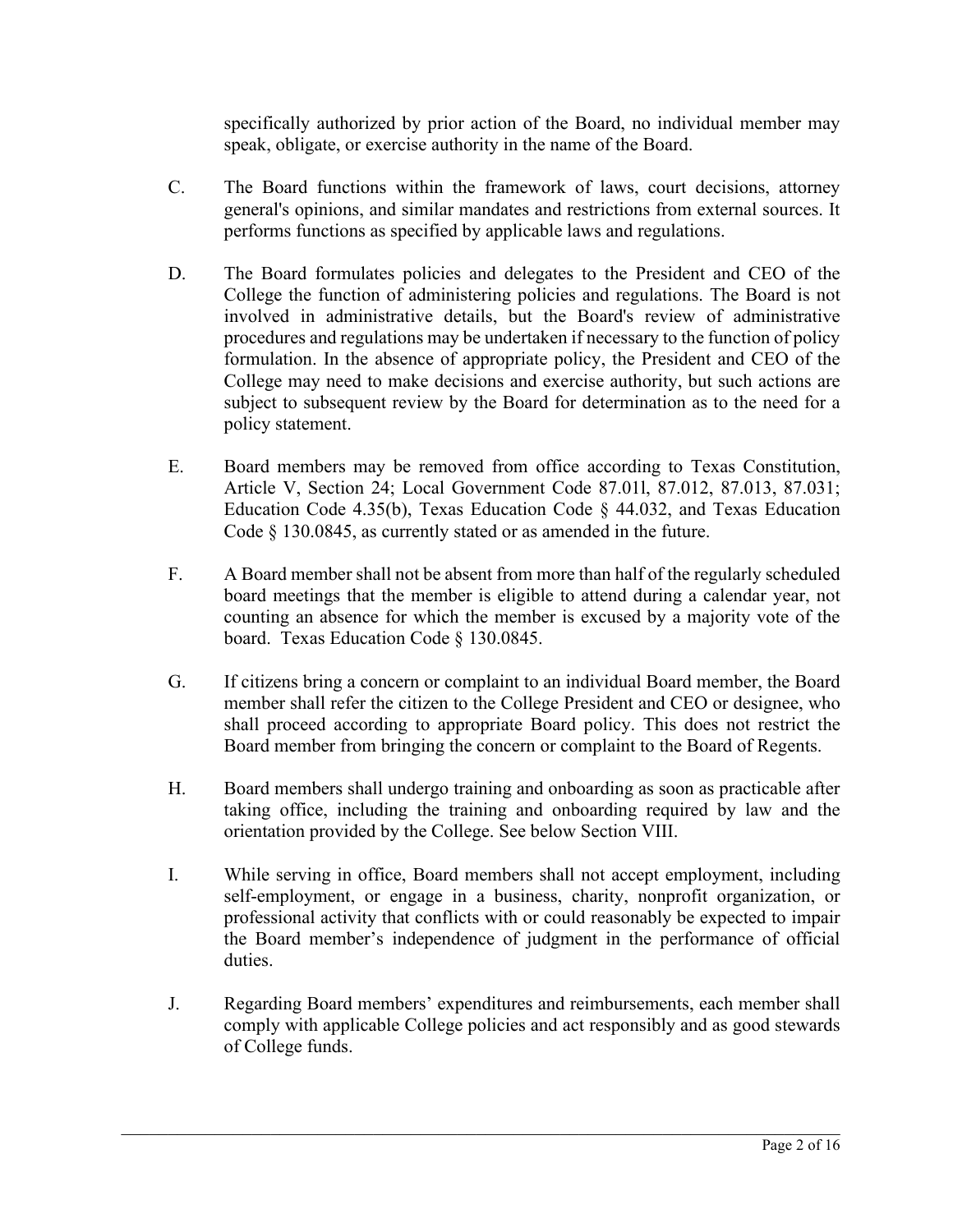K. In accordance with Board Bylaws, College policy and other applicable standards, the Board shall perform an annual self-evaluation. The self-evaluation will incorporate criteria assessing Board operations and defining Board effectiveness. The Board will use the results of the self-evaluation to assess past performance and to establish goals for the future.

# **II. STATEMENT OF CONDUCT AND ETHICS**

Each member of the Board will conduct themselves, at all times, in accordance with the highest ethical principles and shall strive to support the Mission and Vision Statement of the College and, to that end, shall adhere to the following standards:

- A. Attend and participate actively in Board meetings.
- B. Devote time, thought, and study to the duties of a Board member in order to render effective and informed service.
- C. Work with other Board members to establish effective Board policies, delegate authority for the administration of the College to the President and CEO of the College, and act on behalf of the Board only with the official authorization of a majority of the members of the Board.
- D. Make policy decisions only after full discussion at publicly held Board meetings.
- E. Base all decisions on the available facts and independent judgment, free from any undue or improper influence, and abide by and uphold the final majority decision of the Board.
- F. Avoid, during a pending bidding, solicitation, selection or appointment process, any communications with involved vendors, contractors, bidders or applicants outside of the Board established process. The Board Chair or other designee will provide information or answer questions from the public about the process
- G. Recognize that the College adheres to the concepts of free speech and academic freedom, encourage the free expression of opinion by all Board members, and seek systematic communications between the Board and students, faculty, staff, and the community, while refraining from communicating with students, staff, faculty and the community in any way which could be interpreted as having any authority outside the meetings of the Board. and refraining from any communications among a quorum of Board members outside of the Board meeting.
- H. Communicate to other Board members and the President and CEO of the College expressions of public reaction to Board policies and College programs.
- I. Work with other Board members and with the President and CEO in a spirit of harmony and cooperation and in a manner that creates and sustains mutual respect.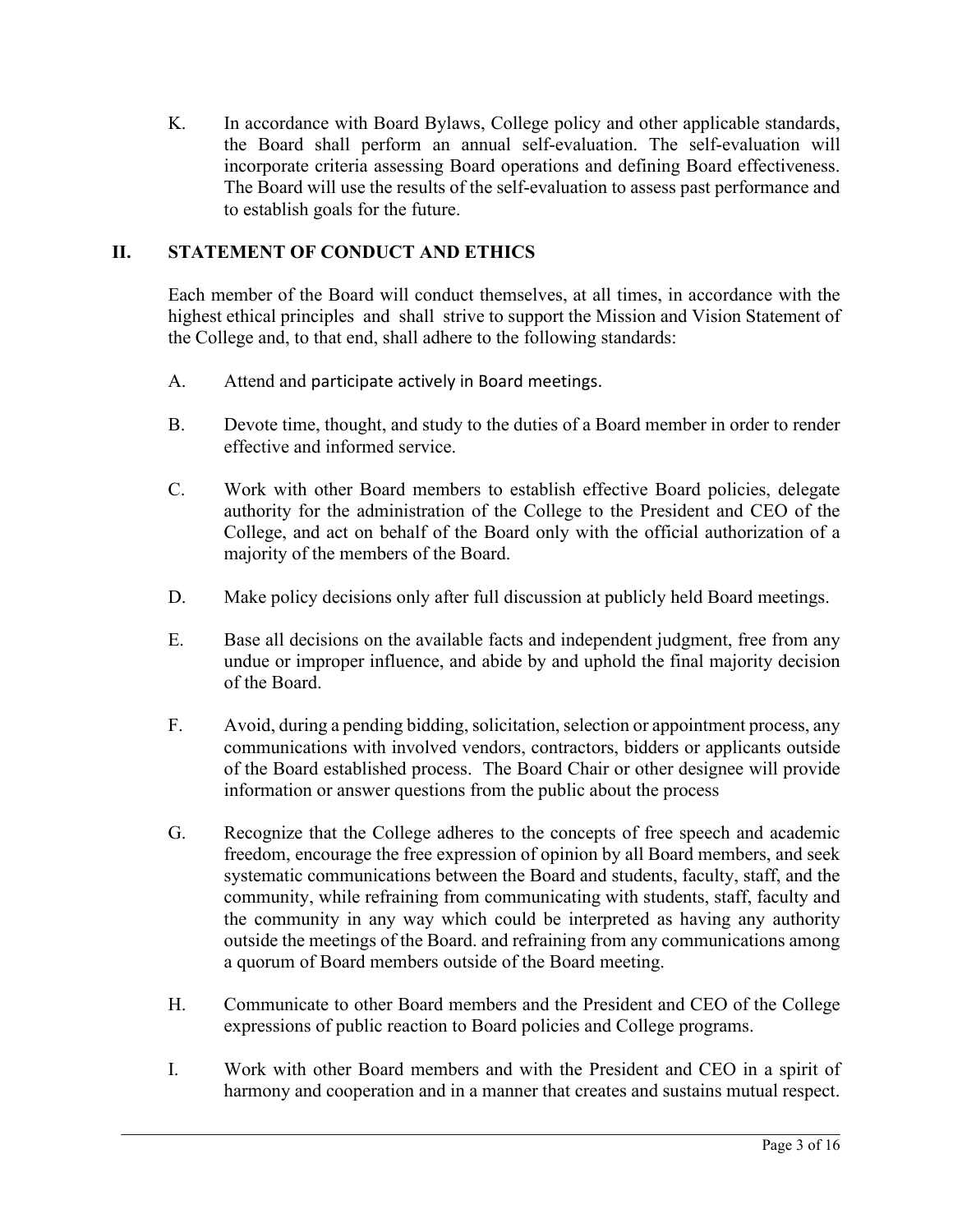- J. Become informed about current educational issues by individual study and through participation in programs providing needed information, such as those sponsored by State and National Community College organizations.
- K. Support the employment of those persons best qualified to serve as College faculty and staff, insist on a regular and impartial evaluation of all faculty and staff, and respect the authority and responsibilities of College employees and external contractors to empower them to work without interference.
- L. Remember always that the first and greatest priority must be the educational welfare of the students attending the College.
- M. Avoid real or apparent conflicts of interest and refrain from engaging in any activity that could create a conflict of interest.
- N. Refrain from using the Board position for personal or partisan gain.
- O. Bring about desired changes through legal and ethical procedures, upholding and enforcing all applicable statutes, regulations, and court decisions pertaining to community colleges.
- P. Work with other Board members to establish effective policies and practices, prohibiting all forms of unlawful discrimination, including harassment, on the basis of race, color, national origin, sex, (including pregnancy, gender identity and/or expression, sexual orientation), age, disability, and/or veteran or military status.
- Q. Refrain from any attempt to influence any operational decision, including but not limited to individual admissions, personnel, or purchasing decisions except when such is a legitimate issue at a Board meeting; and no Board member shall have any communications about a grievance or complaint with any person with a pending grievance or complaint.
- R. Identify and disclose any actual or potential conflict of interest, and act for the general public good regardless of personal relationships or business interests.
- S. Refrain from suggesting or recommending subcontractors to vendors at any time.
- T. Encourage and engage in open and honest discussion in making Board decisions, respect differences of opinion, and keep an open mind until each Regent has had an opportunity to address the Board.
- U. Refrain from accepting or soliciting any gift, favor, or service that might influence or appear to influence a Regent in the performance of official duties.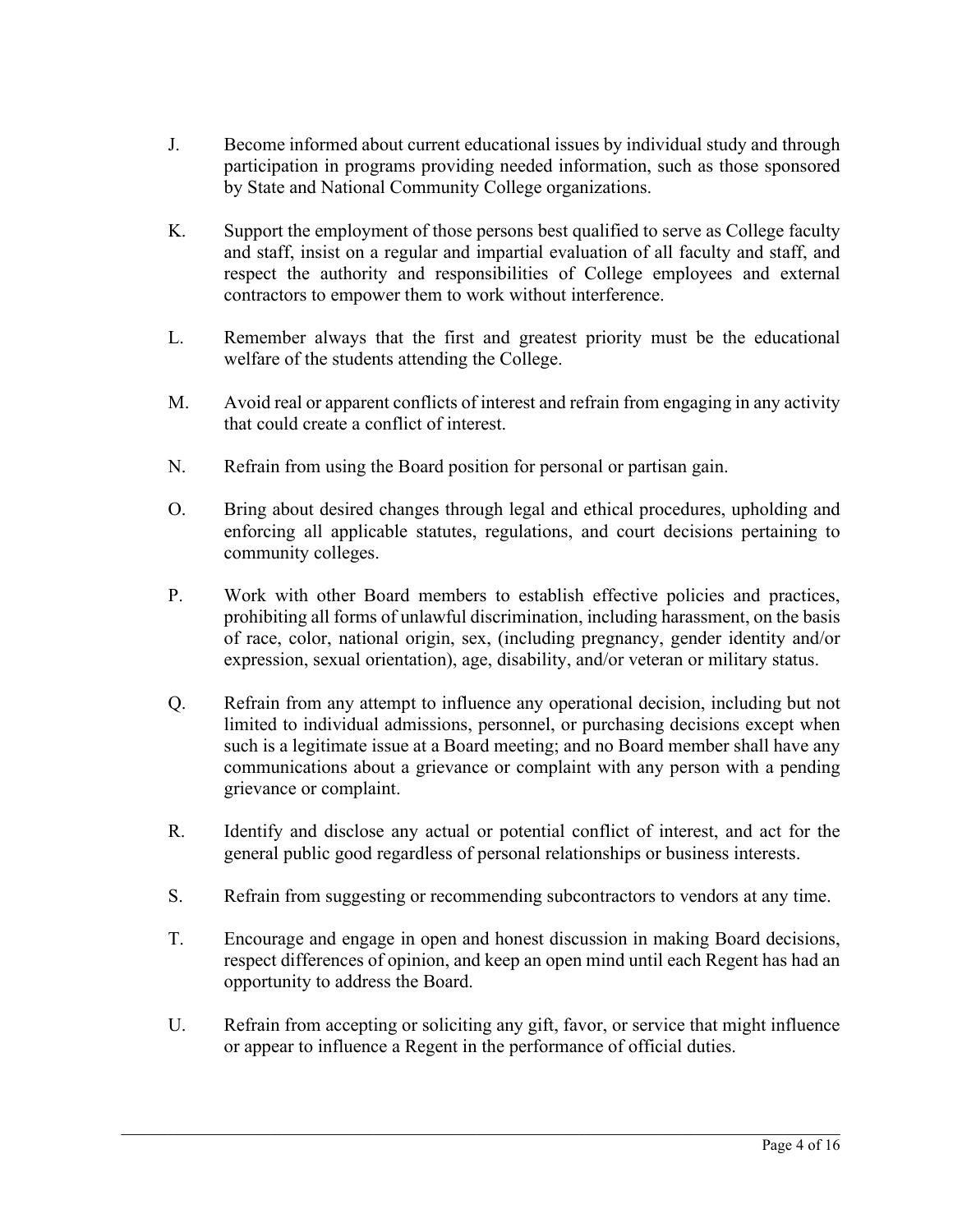- V. Maintain strict confidentiality of information (1) presented, discussed or deliberated during any Closed Board Meeting or during any Closed Board Committee Meeting; (2) proprietary to the College; or, (3) about the College not within the public domain. As fiduciaries of the College, any Regent's disclosure or misuse of this information may be considered Official Misconduct or Abuse of Office, as defined by law.
- W. Endeavor to avoid, for a period of one (1) year after leaving office, both the possibility of conflict of interest and the appearance of such conflict that would arise if the former Regent takes employment or enters into a business relationship with any vendor, contractor, company or other individual or entity, in a business relationship with the College.
- X. Conduct, with the assistance of the College's General Counsel, an Annual Ethics Update that will specifically include a review of the Board's Bylaws and Statement of Conduct and Ethics. Upon completion of the Annual Ethics Update, each Regent will prepare and file a Personal Disclosure Statement and Commitment to Ethical Conduct.
- Y. Demonstrate a personal commitment to ethical conduct by:
	- i. participating, with the assistance of the College's General Counsel, in an Annual Ethics Update with the Board that specifically includes a review of the Board's Bylaws and Statement of Conduct and Ethics.
	- ii. filing (with the DMC Office of General Counsel) a "Statement of Ethical Conduct" within 90 days of taking office and/or annually, in conjunction with the Annual Ethics Update.
	- iii. filing (with the DMC Office of General Counsel) a "Personal Disclosure Statement" listing "Sources of Occupational Income" and "Outside Positions," within 90 days of taking office and/or annually, in conjunction with the Annual Ethics Update.

# **III. REGENT EMAIL AND OFFICIAL COMMUNICATIONS**

Members of the Board of Regents shall use Del Mar College email as their official means of communication. Members of the Board of Regents shall use their official DMC email to conduct all College business and to send and receive official communications.

Communication via the DMC employee email system is subject to the same public information, privacy, and records retention laws as other forms of communication. The Del Mar College Information Technology department will assign all Regents' official DMC email accounts and provide any necessary means to access their email accounts.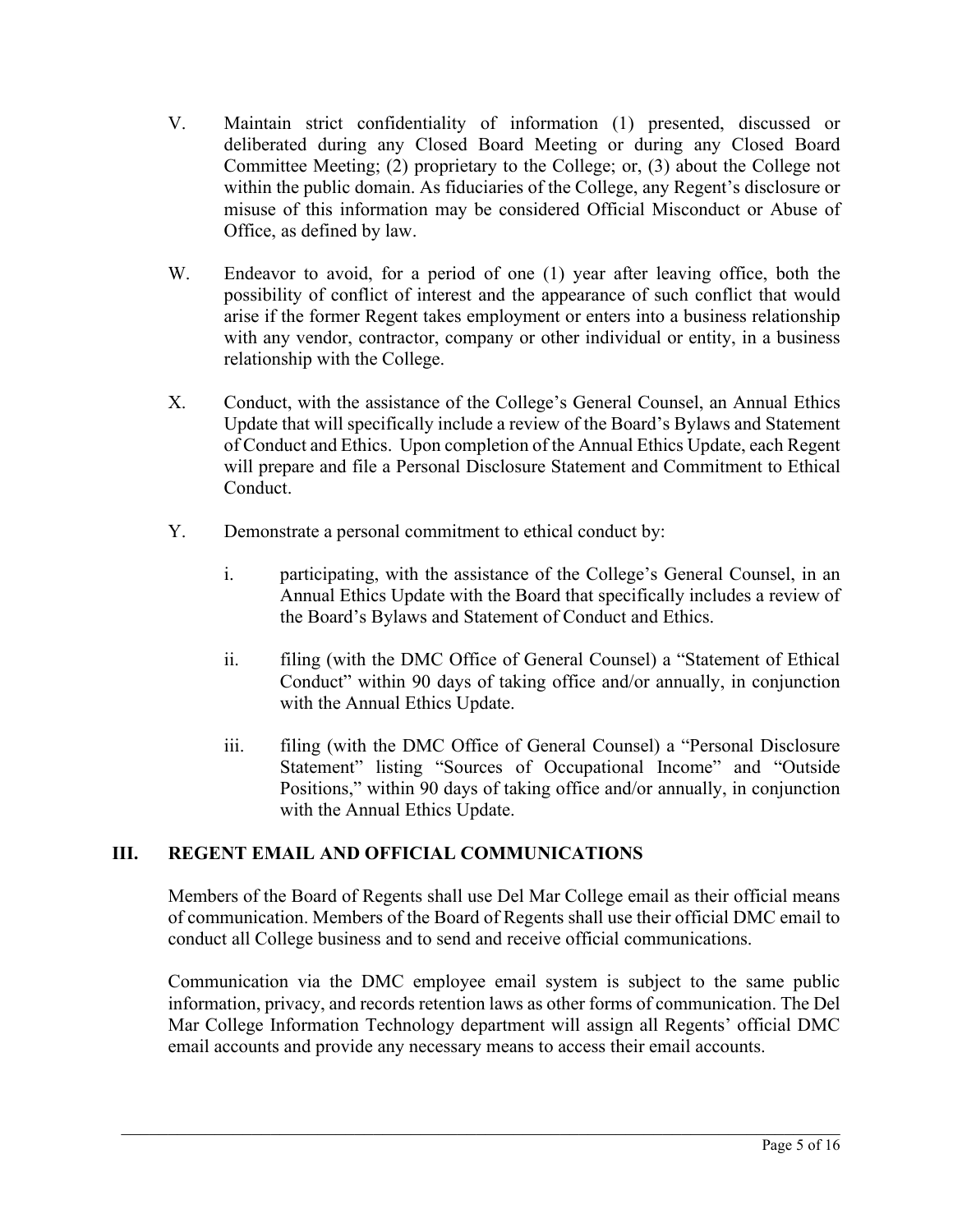All use of official DMC email is subject to B3.23 Computer and Network Resources Use Policy and any associated administrative procedures.

Pursuant to State law and College policy, Regents are responsible for retaining all official communications related to their duties or College business, including texts, emails, social media communications, etc., regardless of whether the information is on a DMC email or device, or a personal device.

Pursuant to the records retention schedules and administrative rules issued by the Texas State Library and Archives Commission, the Board will comply with the schedules as required by State regulations. Record retention practices and time periods shall also be reviewed by the Board during the Board's Annual Ethics Update.

# **IV. SOCIAL MEDIA: POSTING ON PERSONAL SITES**

Regents are encouraged to share DMC information and events that are a matter of public record, with the general public, including family and friends. When sharing information, Regents are encouraged to directly link to information sources as the most effective way to pass along news on personal sites.

Postings related to the College should disclose that views and opinions are the Regent's own, and not necessarily those of the College. Disclosures should be clear that the Regent is speaking for themselves and not on behalf of the College. A disclaimer, such as, "the views, opinions, conclusions and other information expressed on this social media page, are my own and not given or endorsed by Del Mar College, unless otherwise specified," may be appropriate to include in posts.

On personal sites, a Regent should identify their views are their own. If a Regent identifies their association with DMC (Regent) online, it should be clear that the views expressed are not necessarily those of the College.

The use of the Del Mar College logo, mascot, or nickname in postings may be subject to trademark law protection. The College logo or name may not be used to promote or endorse any product, cause, political party, or candidate. Regents are advised to consult with the College's General Counsel on questions for their appropriate use.

# **V. CONFLICTS OF INTEREST AND PROHIBITED BENEFITS**

A. Regents are public servants of the College and the State of Texas and, as such, are subject to laws that govern their conduct. The following practices are strictly prohibited: Bribery, Abuse of Office, Conflict of Interest, and Incompatibility of Office. Regents shall not accept or agree to accept, or solicit any gift, favor, service or benefit that the Regent knows, or should reasonably know, is offered with the intent to influence their decisions or actions, or may appear to influence their decisions or actions. Likewise, the Regent may not solicit, accept, or agree to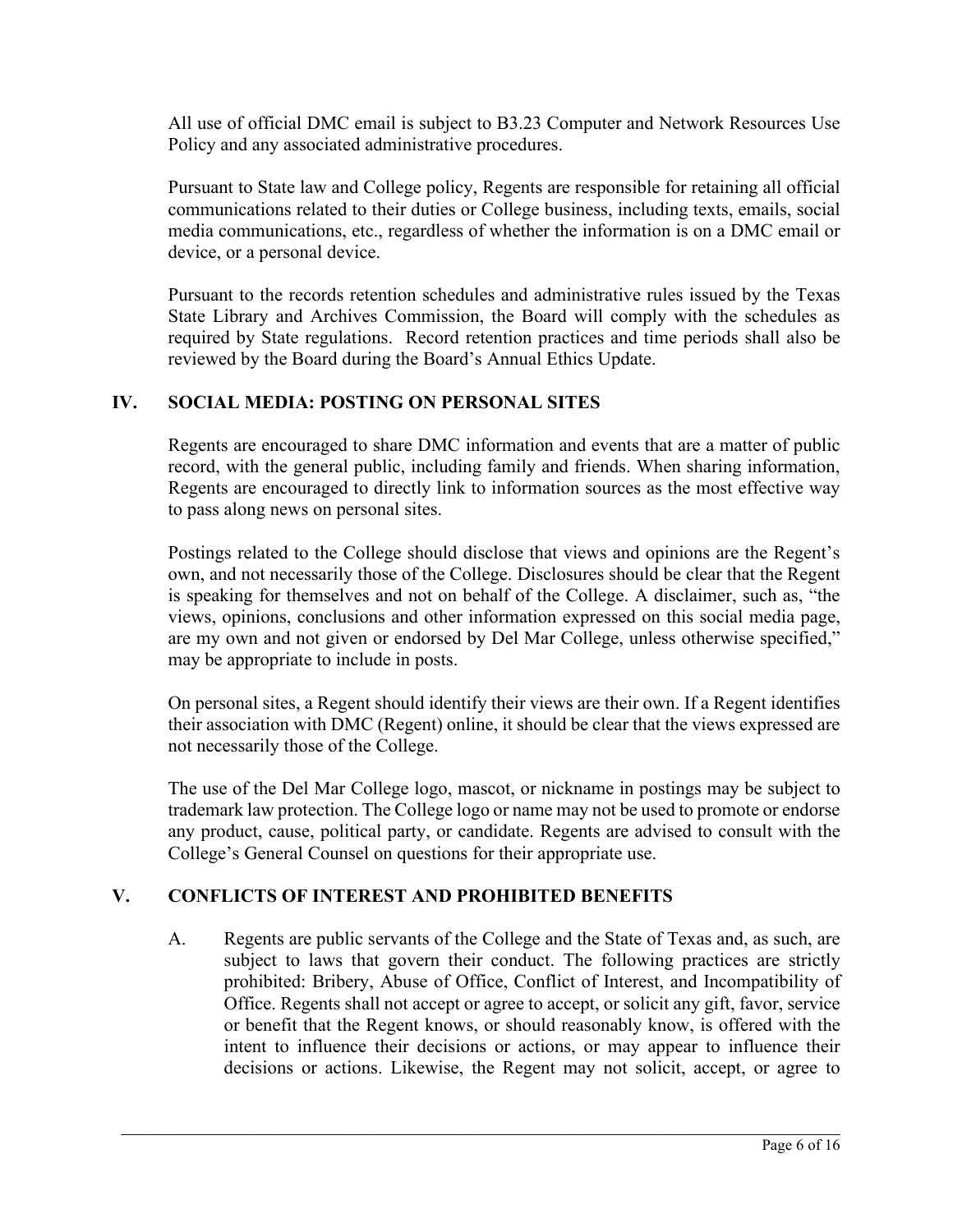accept, any gifts, services, or other benefits from having exercised the powers and responsibilities of their official positions.

- 1. Regents shall not accept gifts, either in-kind or of money, from a vendor.
	- a. Gifts include any items not obviously of an advertising nature. Gifts of an advertising nature are those with the name of the firm affixed which have an estimated value of \$50.00 or less. Texas Penal Code  $§$  36.10(a)(6).
- 2. Regents shall not solicit an employee for favors, services or other benefits.
- 3. Regents shall identify and disclose any actual or potential conflict of interest in accordance with Chapter 171 of the Texas Local Government Code and any such disclosure form shall be provided to the Board at the next scheduled meeting following the filing, and posted on the College's website.
- 4. Regents shall avoid a conflict of interest and the appearance of such conflict with regard to former private-sector employers, clients or close business associates for a period of one year after beginning Board service, by avoiding participation in matters likely to provide a direct and substantial benefit to former employers, clients or close business associates.

# **VI. REGENT MISCONDUCT**

The Board has a duty to address Regent Ethical Misconduct. The Board may investigate Ethical Misconduct reports and issue sanctions in accordance with the law. "Ethical Misconduct" means violating (1) B2.1.2 Statement of Ethics, (2) Conflict-of-Interest Abstention, (3) Disclosure Statements, (4) Prohibited Actions, or (5) engaging in "Official Misconduct" (defined below).

Regents may consult with the College's General Counsel for guidance on ethical questions related to College business.

Any person or Regent may file a written Ethical Misconduct report with the Board Chair or the Board First Vice-Chair, if the report regards the Board Chair. The report recipient must advise the Board that an Ethical Misconduct report was received. The recipient may request an investigation of the Ethical Misconduct report upon a majority vote of the Board. The Board may ask the investigation to be conducted by the College General Counsel. The Board may also select an independent third party, through the College General Counsel, to conduct the investigation. "Independent third party" in this section means any person appointed by the Board to conduct this investigation. The independent third party will prepare investigative findings for the Board's review.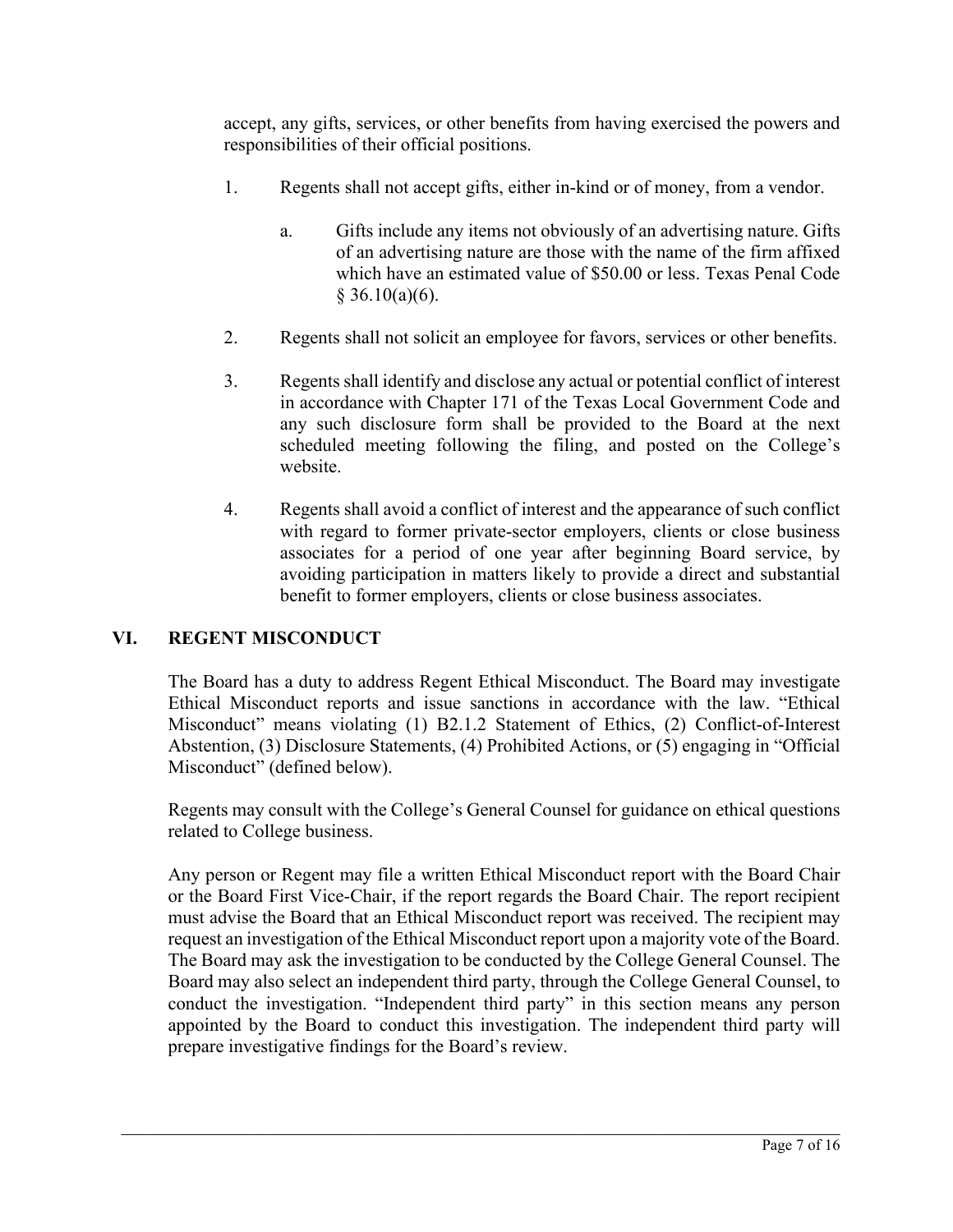The Board shall have the authority to sanction and/or censure a Board member who is found by the Board to have violated the Board member's duties or any other provision of these Bylaws. In order for the Board to censure a Board member, the Board member must be found, by majority vote of the Board, to have violated a specific statute or law, Board Bylaw, or Board policy defining the Board member's duties and responsibilities. Such a finding shall be made by the Board only after an investigation by the Board or the Board's designee. The investigation must include an opportunity for the Board member to respond to the specific allegation(s) that the Board member has breached a duty.

Upon such finding, the Board may sanction the Regent found to have engaged in ethical misconduct. Sanctions may include, but are not limited to, (1) removing the Regent from serving on any committee, (2) limiting travel and fee reimbursement, (3) censuring the Regent, or (4) any other sanction or action allowed by law.

"Official Misconduct" is defined as "intentional, unlawful behavior relating to official duties by an officer entrusted with the administration of justice or the execution of the law. . . [and includes] an intentional or corrupt failure, refusal, or neglect of an officer to perform a duty imposed on the officer by law." Texas Government Code § Section 87.011(3).

# **VII. BOARD ELECTIONS AND APPOINTMENTS**

The Board is composed of nine members who are elected for six-year terms in accordance with State law. Elections are held on the first Tuesday after the first Monday in November of even-numbered years, at which time three members are elected. The Chair and other Board officers are elected by the membership of the Board. Subject to applicable statutes, regulations, and State law, if the position of an at-large representative on the Board shall become vacant, the Board shall fill the unexpired term in accord with the guidelines below; and if the position of a district representative on the Board shall become vacant, the Board may fill the unexpired term in accord with the guidelines below or may opt to leave the position open to be filled at the next election. Board elections and appointments shall be conducted in accordance with College policy and State law.

- A. The candidate for regent must be a registered voter who shall have resided within the College District for a period of at least six months prior to filing for such office. In the case of a single-member district vacancy, the candidate must have been a resident of that district for a period of at least six months prior to filing for such office.
- B. The Board shall announce the vacancy through the news media, including minoritylanguage. In addition, the vacancy should be announced to interested agencies and individuals.
- C. The Board shall determine the period for responding to the announcement, the time being at least two weeks.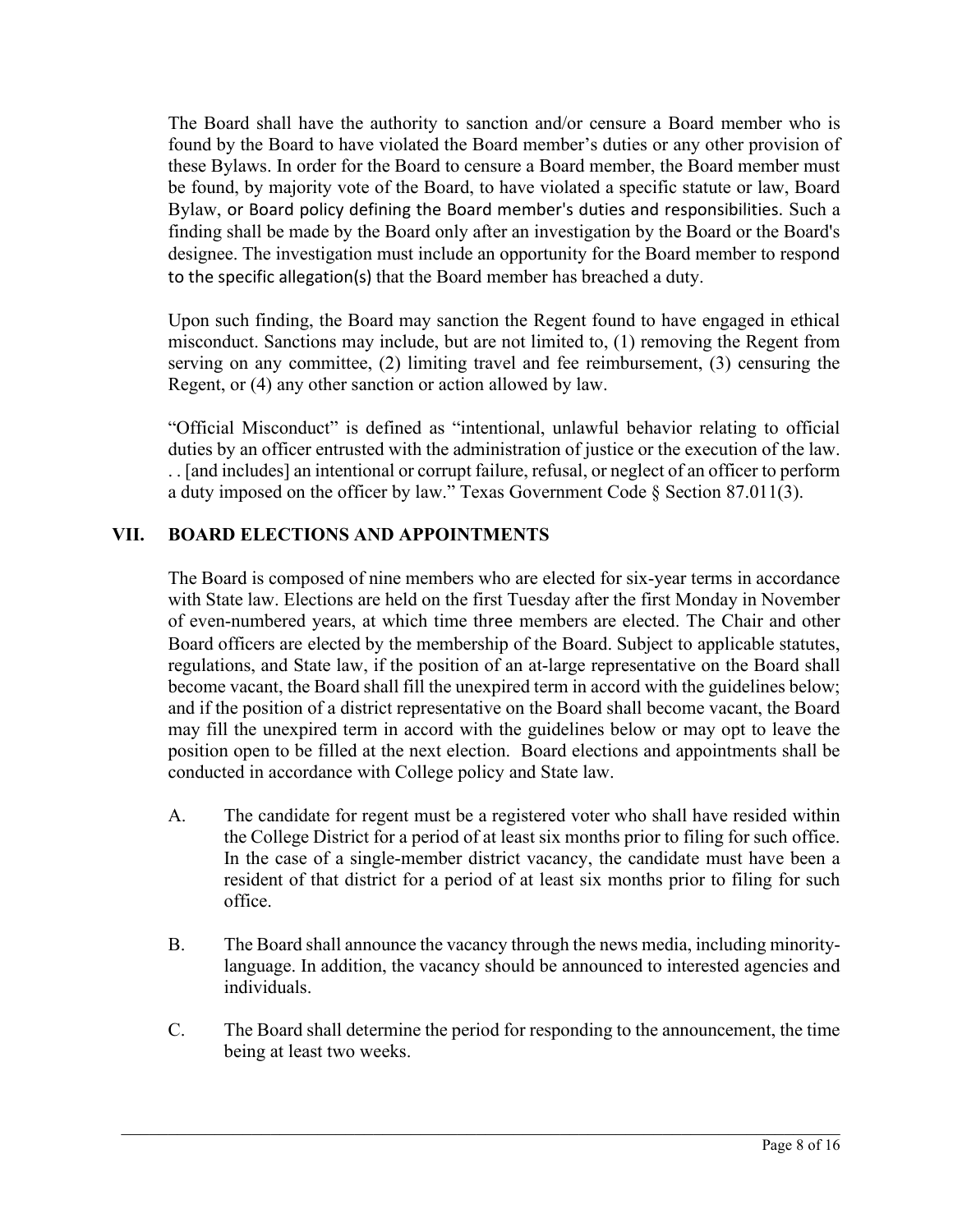- D. Persons interested in being appointed to the Board shall submit a resume and support documents (as determined by the Board of Regents) to the President and CEO of the College.
- E. The Board of Regents shall review the resumes and support documents and select candidates to be interviewed.
- F. The Board of Regents shall interview the selected candidates and make an appointment.
- G. All Election Documents, including Campaign Finance Reports, filed with the College by Board members will be available to the public and posted on the College's website.
- H. A person elected or appointed to serve as a Board member must remain a resident of the Del Mar College Taxing District, or in the single-member district, if applicable, throughout the term of office. A Board member who ceases to reside in the College Taxing District, or in the single-member district, if applicable, shall be deemed to have vacated their office.

# **VIII. BOARD MEMBER TRAINING**

The Board and CEO shall provide an orientation for new Board members promptly after taking the Oath of Office to assist them in understanding the Board's function, policies, and procedures. Assistance given in the orientation of new Board members shall comply with the criteria specified in Texas State Law.

The CEO, or designee, will work with the Board to ensure Board training needs are addressed, including all training as required by state law.

The official training program established for members of the Board of Regents shall comply with all regulations and criteria under Texas Education Code § 61.084. Each member of the Board shall attend, during the member's first year of service, at least one training program under this Section.

Within 90 days of taking the oath of office, a Regent shall complete a course of training on open meetings and open records provided by the Texas Attorney General or another approved source of training about the Board's and Regents' responsibilities under Chapter 551, Government Code.

Within 90 days of taking office, a Regent shall also complete the Board Ethics training and filing requirements outlined in II(Y).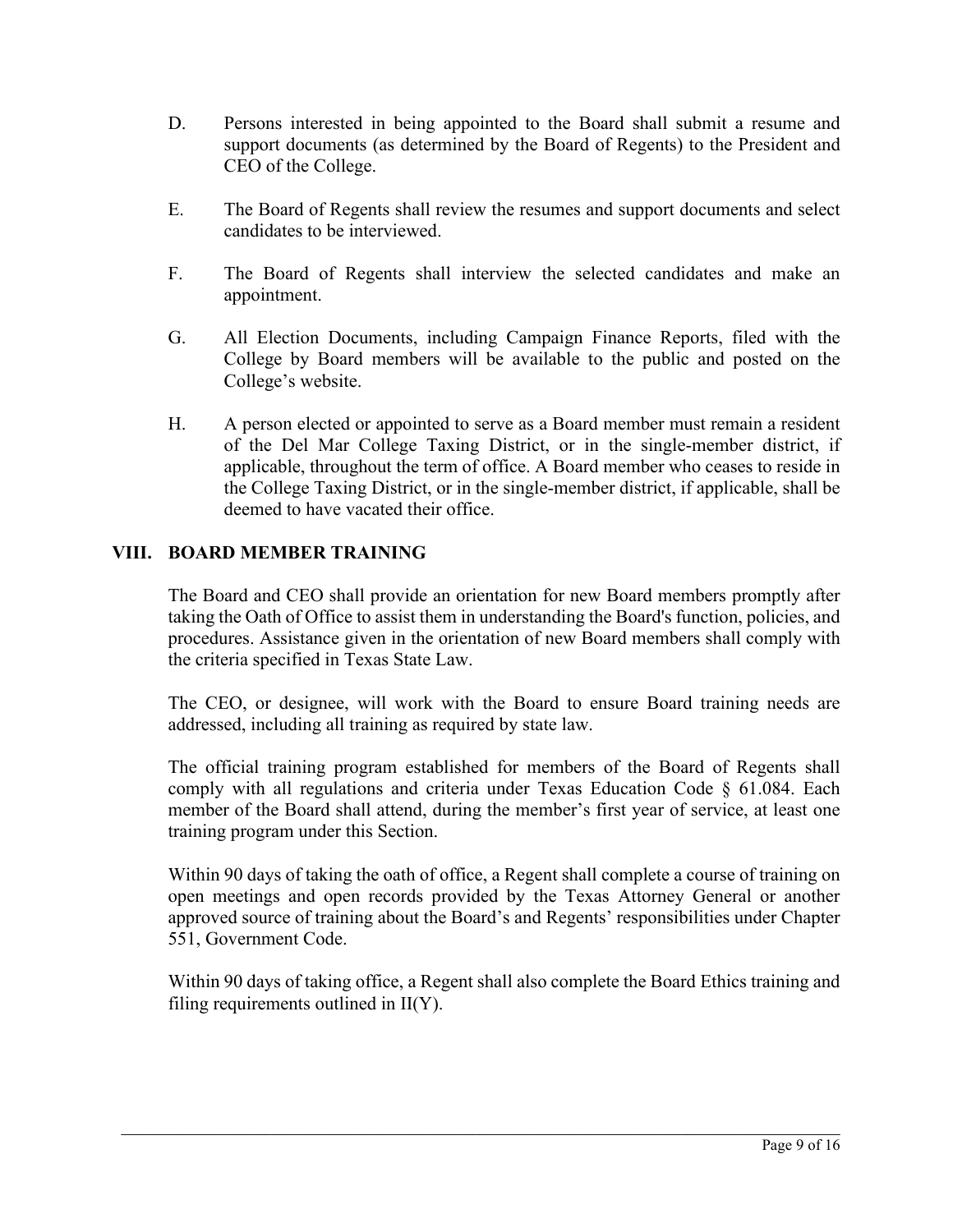# **IX. OFFICERS**

- A. Officers of the Board of Regents shall be a Chair, a first Vice Chair, a second Vice-Chair, Secretary, and other officers as deemed necessary.
- B. Any officer of the Board may be removed from office for cause by majority vote of the Board at a special or regular meeting of the Board.
- C. The term of office for each officer shall be two years with no limit as to the number of terms which may be served.
- D. Election of officers shall be conducted each two years at the meeting of the Board following the election of members to the Board of Regents. Election of officers shall occur immediately following the swearing in of those elected to the Board. The election shall be conducted in such manner as agreed upon by the members of the Board.
- E. The duties of the officers shall be as follows:
	- 1. Chair of the Board
		- a. Preside at meetings of the Board of Regents.
		- b. Appoints Board Committees and Chairs.
		- c. Sign official documents and contracts as required by statute or Board policy.
		- d. Promote Board unity and share all information with other Board members in a timely fashion.
		- e. Perform such other duties as may be required by law or specified by the Board of Regents.
	- 2. Vice Co-Chairs (2) of the Board
		- a. Perform the duties of the Chair in the absence of the Chair.
		- b. Promote unity.
		- c. Perform such other duties as may be required by law or specified by the Board of Regents.
	- 3. Secretary of the Board
		- a. Serves as the official custodian of the minutes, books, records, and seal of the Board.
		- b. Preside at the meetings in the absence of the Chair and Vice Chair.
		- c. Sign official documents as required by statute or Board policy.
		- d. Promote unity.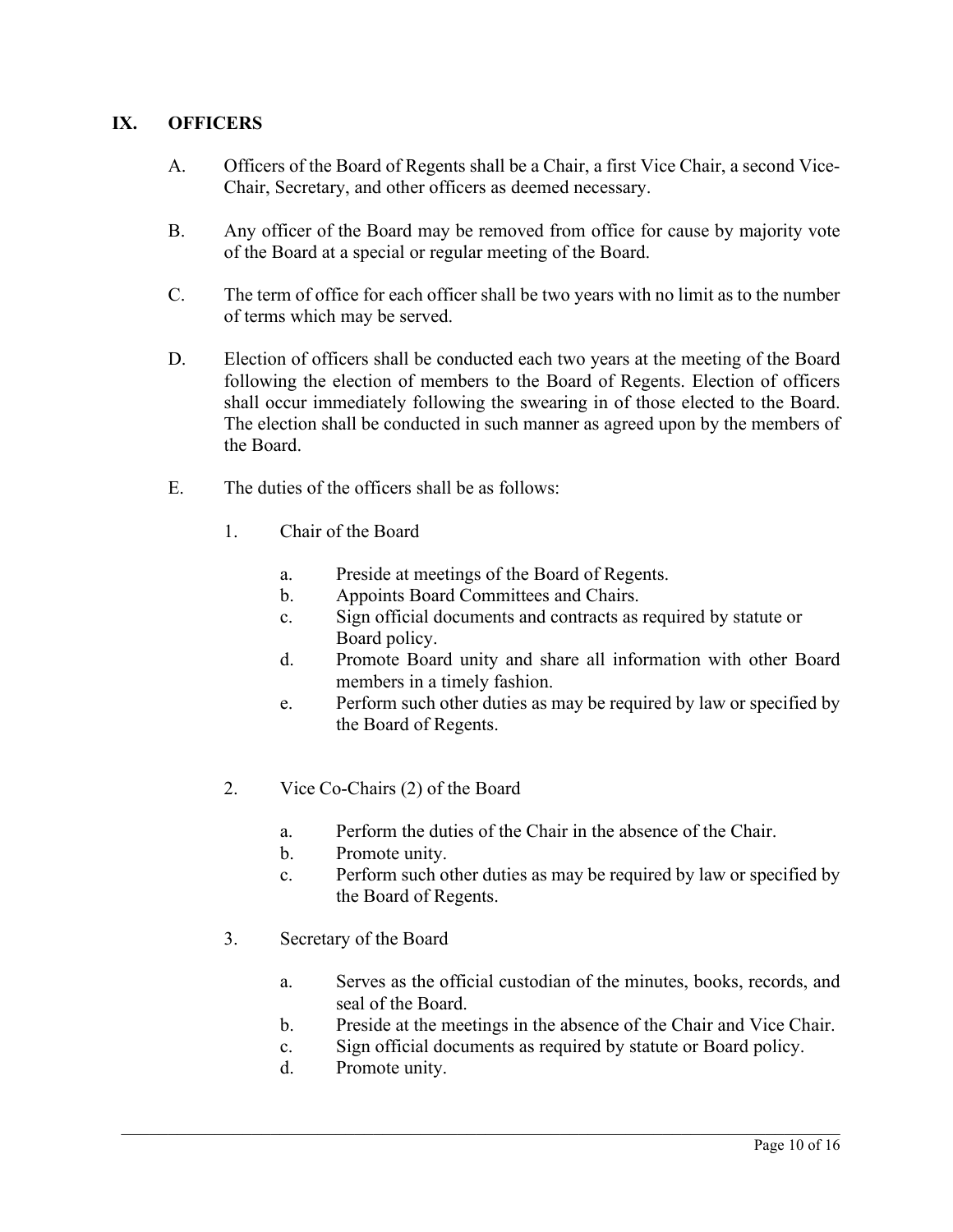- e. Perform such other duties as may be required by law or specified by the Board of Regents.
- F. If a vacancy should occur in any office, a replacement for the remainder of the unexpired term shall be selected by an election held by the remaining members of the Board.

# **X. COMMITTEES OF THE BOARD**

- A. The Chair or the Board of Regents may establish committees as needed and shall confer on such committees the committee charter for any such established committee.
- B. Within the first quarter of an odd-numbered year, the Board will review and determine whether to operate as a committee of the whole or to establish Board committees. Irrespective of the established committee composition cycle, the Board may create or dissolve committees as it deems appropriate.
- C. The Board Chair is authorized to appoint committee members, designate the chair of the committees, and determine committee term limits. The President and CEO of the College may serve as ex-officio member of each Board committee and may also appoint staff liaisons.
- D. All committees shall constitute less than a quorum of the Board. A standing or special Board committee must have at least two Regents present in order to advance items to be forwarded to the full Board of Regents.
- E. The chair of each Board committee will ensure that minutes are taken during a meeting of the committee, and the minutes of each committee meeting will be shared with each committee member, approved, and posted and maintained in the same manner as other Board minutes.
- F. Unless otherwise directed by the Board, committees may establish their own procedures for meeting and conducting business.

# **XI. MEETINGS**

- A. Regular meetings of the Board shall be held at 1:00 p.m. on the second Tuesday of each month, and on one of the campuses of the College, unless otherwise specified by the Chair. Without necessitating an amendment to the Bylaws, the Board Chair may make a temporary change of time, date or location of the regular meeting.
- B. Items may be placed on the agenda for meetings of the Board by the Chair of the Board, the President and CEO of the College, or by written request sent by mail, fax, or email, to the Board Chair by a member of the Board with concurrence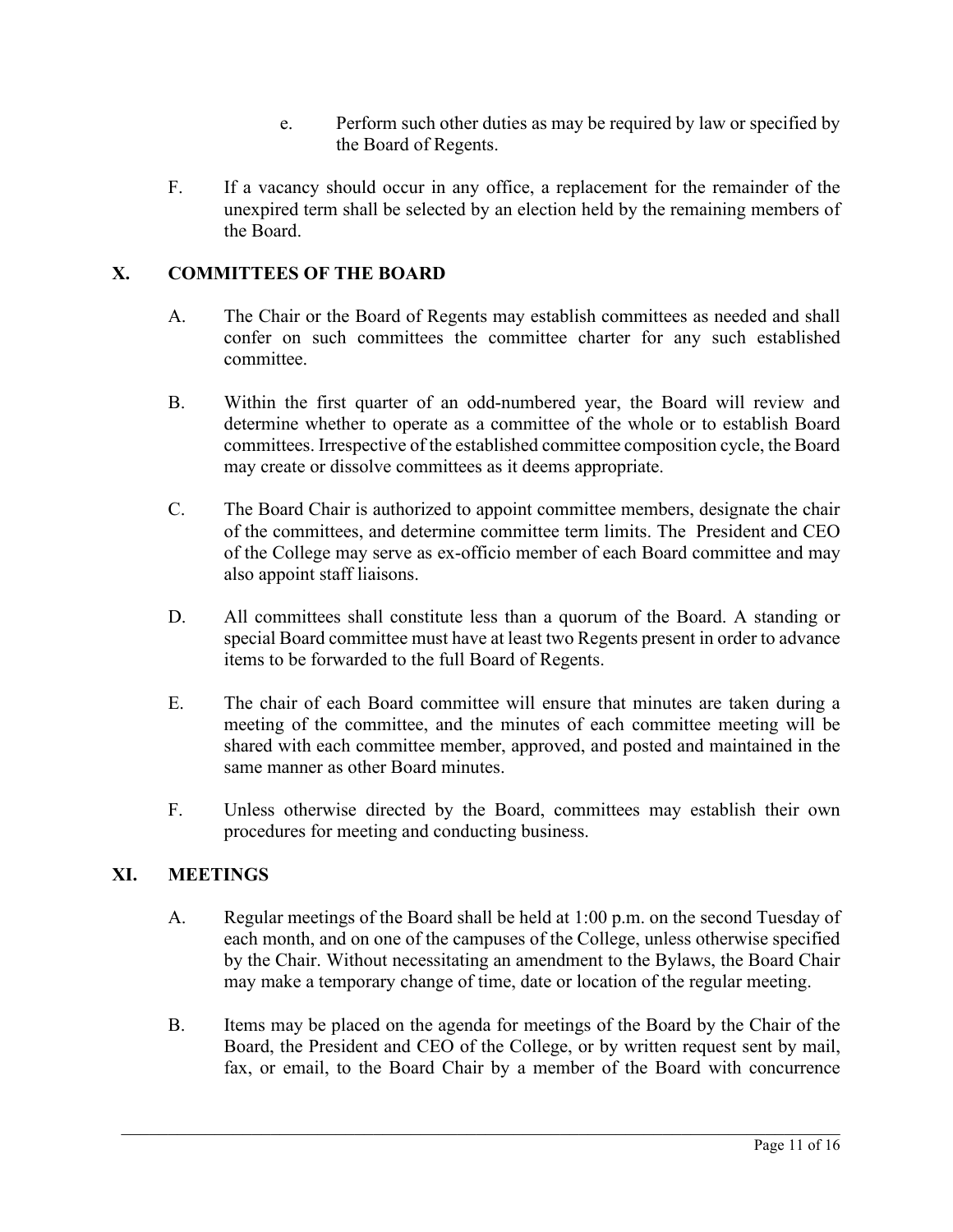provided from a second Board member. The request then shall be sent to the President and CEO of the College.

- D. Called or emergency meetings may be held, if necessary. An emergency meeting may be called because of "an imminent threat to public health and safety" or "a reasonably unforeseeable situation including a natural disaster, infrastructure failure, epidemic, or civil disturbance." Texas Government Code § 551.045.
- E. As needed, the Board may also meet for the purpose of conducting a Workshop meeting. A Workshop meeting may be convened and held at any reasonable date and time.
- F. Meeting Notices and Agendas will be posted in accordance with the Texas Open Meetings Act and available on the College's website.

#### **XII. ORDER OF BUSINESS**

The Chair of the Board shall set the Order of Business which may include the following:

- A. Call to Order
- B. Quorum Call
- C. Moment of Silence
- D. Pledge of Allegiance
- E. Del Mar College Vision Statement
- F. General Public Comments
- G. Recognition and Accolades
- H. Staff Reports
- I. College Chief Executive Officer's Report
- J. Regents' Comments
- K. Pending Consent Agenda Items (any item may be removed and placed on the regular agenda by any Board member)
- L. Pending Regular Agenda Items for Discussion and Possible Action
- M. Closed Session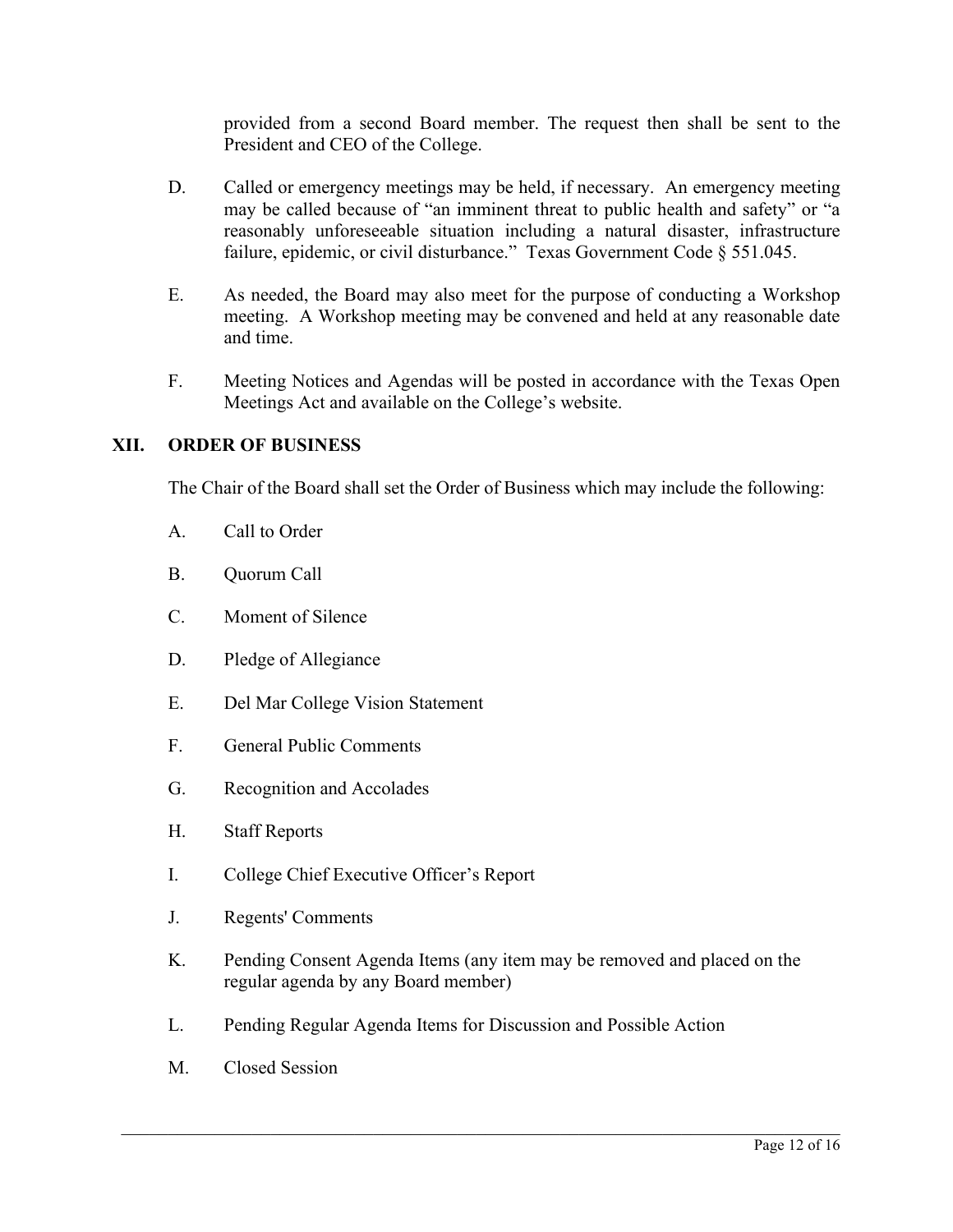- N. Calendar
- O. Adjournment

### **XIII. PUBLIC COMMENT**

The Del Mar College Board of Regents ("Board") has always endeavored to solicit the advice and counsel of the public in the planning and operation of the College. To this end, the Board recognizes the role of public comment and input during the meetings of the Board and respects the right of the public to provide such comment. There are two opportunities during a Board meeting for public comment: i) in connection with a specific agenda item, prior to Board action (agenda items); and, ii) during General Public Comments.

In order to reasonably facilitate public comment during Board meetings and to ensure that everyone is provided with an equal opportunity to be heard, the following rules shall apply:

- 1. Prior to the start of a Board Meeting, an individual wishing to address the Board must fill out the Registration Card for General Public Comments and submit the completed Card to the Board Liaison. The individual shall indicate on the Registration Card the subject of the public comment (specific agenda item or general comment).
- 2. An individual wishing to provide handouts to the Board shall submit the handouts to the Board Liaison at the same time as the completed Registration Card, prior to the start of the Board Meeting.
- 3. An individual shall have 3 minutes to present General Public Comments.
- 4. An individual may not yield any portion of their allotted time to any other person.
- 5. General Public Comments are specifically subject to the Board's "Rules of Decorum" found in Section XVI of the Board's Bylaws of the Del Mar College Board of Regents.
- 6. An individual that violates any provision of this policy, or uses abusive, profane, or defamatory language or gestures or, language likely to incite a breach of the peace; or, engages in conduct likely to interfere with, or otherwise obstruct a meeting, may be ruled out of order and, i) issued a warning, ii) have their right to comment revoked, and/or, iii) be removed from the meeting.
- 7. General Public Comments shall occur at the beginning of the Board Meeting and shall be limited to a total no more than thirty (30) minutes.
- 8. General Public Comments on specific agenda items shall be allowed before or during the Board's deliberation of the specific agenda item and prior to action by the Board.
- 9. In accordance with the Texas Open Meetings Act, the College is limited in responding to public comments or inquiries on non-agenda items as follows:
	- a. Provide a statement of specific factual information in response to an inquiry;
	- b. Recite existing policy in response to an inquiry;
	- c. Propose placing the subject of the inquiry on the agenda of a subsequent meeting. (Tex. Govt. Code Section 551.042)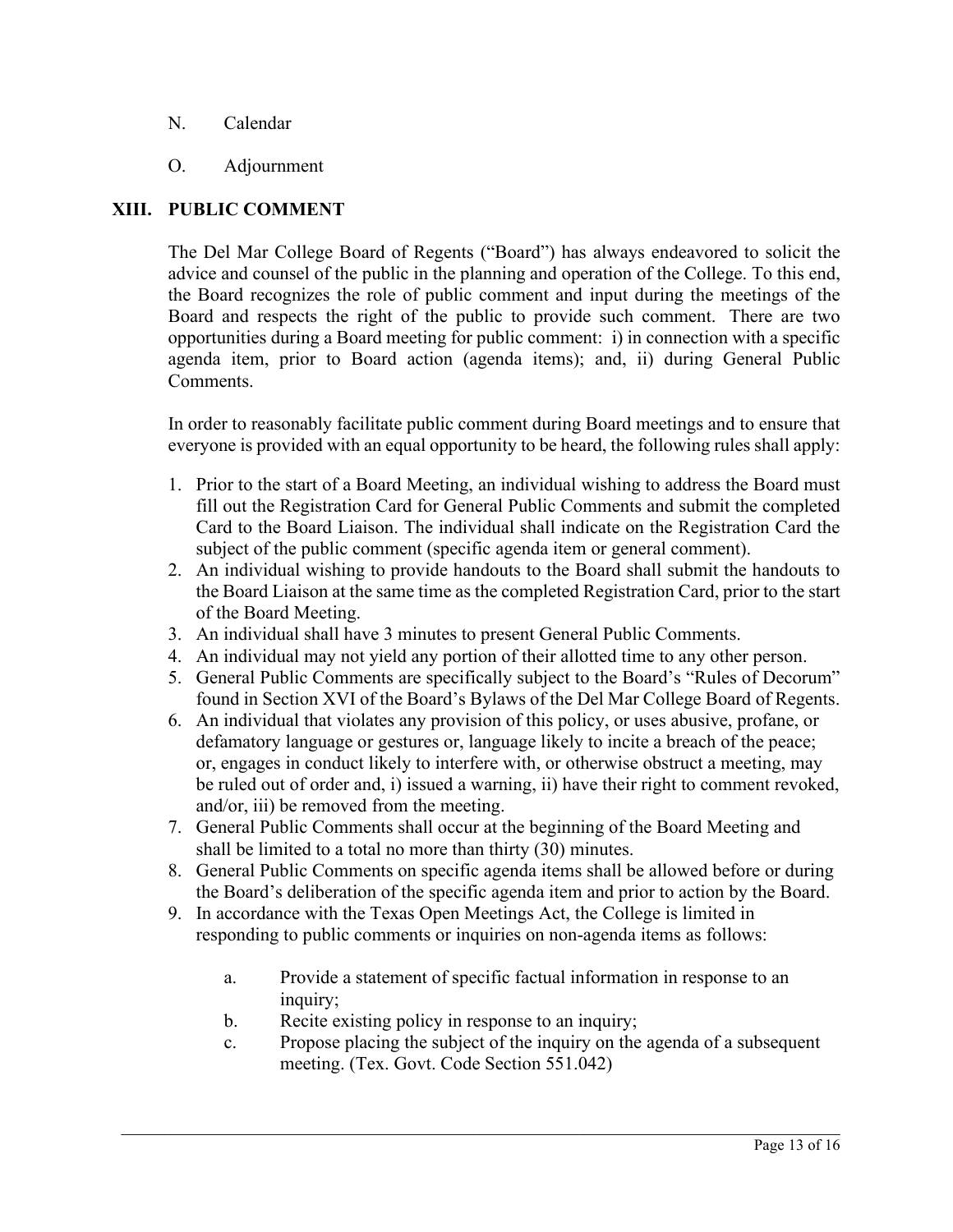- 10. At the discretion of the Board, General Public Comments may be provided by telephone or other means of telecommunication or electronic communication, subject to the Texas Open Meetings Act.
- 11. The Board Chair shall have the authority, with good cause, to temporarily modify or suspend the application of any of these rules.

# **XIV. RULES OF ORDER**

The latest edition of *Robert's Rules of Order* shall govern the Board in its deliberations, except where it is inconsistent with these Bylaws or any applicable law. All members of the Board may vote on matters to be decided by the Board unless excused by law.

#### **XV. MINUTES OF PROCEEDINGS**

- A. Minutes of proceedings of the Board of the previous meeting shall be delivered to the members before the time of the next regular meeting.
- B. The minutes of the preceding meeting(s) shall be reviewed by the Board Secretary or General Counsel, and approved by the Board.
- C. The official minutes of the Board shall be maintained by the Office of the College President and CEO and shall be made available for public review upon request.

# **XVI. RULES OF DECORUM**

In order to orderly conduct the business of the College, and to properly discharge its duty, the Board of Regents must hear in many instances a variety of differing viewpoints. To obtain all relevant information from differing viewpoints, rules of decorum are necessary. Thus, the Board of Regents adopts the following rules to assist in the orderly deliberation of matters affecting the College and its constituents.

- A. No Board Member, staff person, faculty member, or members of the audience shall use abusive or defamatory language or gestures or make personal attacks against any member of the faculty, staff, Regents, or the public at any Board meeting.
- B. While the Board of Regents is in session there shall be adherence to Board policy prohibiting the use of tobacco, drugs and/or alcohol.
- C. Demonstrations shall not be permitted while the Board is in session, including marches, chanting, picketing, any other coercive, argumentative, political, and/or disruptive behavior of any kind.
- D. Banners, placards, signs, posters and political advertisements of any type are prohibited unless such material is useful and necessary to a presentation. The Board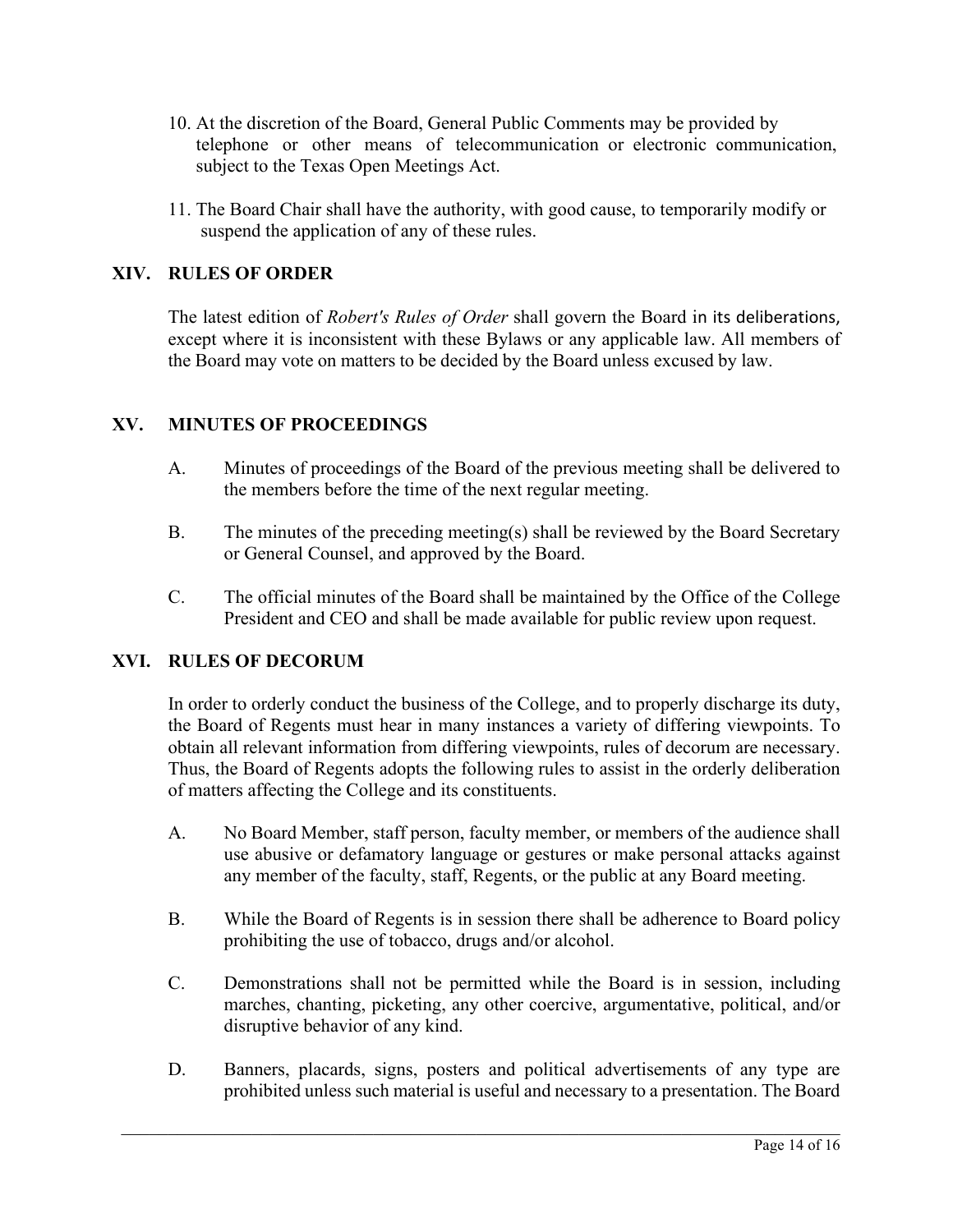of Regents, by majority vote, shall make the final determination on whether particular material is useful and necessary.

- E. Individuals shall present their views to the Board during Public Comments in a factual, precise presentation. Loud, boisterous, profane, or obscene language or behavior is not allowed.
- F. In addressing the Board under Public Comments, members of the audience shall rise, go to the podium, and remain standing while addressing the Board. They shall remain at the podium and speak into the microphone for the recording of the proceedings and begin by giving their full name and affiliation to the College, if any. The public shall not approach the Regents table except with permission or request of the Board Chair or presiding officer.
- G. All remarks shall be addressed to the Board and not to the Regents as individuals.
- H. Regents and College staff shall be prompt in all sessions of the Board and in the dispatch of the College business. Time limitations on presentations and public comments shall be enforced by the Board Chair.
- I. Regents, faculty, College staff, and members of the audience shall be courteous, polite, concise, and respectful of one another, and shall respect the letter and spirit of these rules so that the Board may fairly hear all sides of an issue and, by due deliberation, act in the best interest of the College.

# **XVII. AMENDMENT OF BYLAWS**

These Bylaws may be amended at any regular meeting of the Board by majority vote of the members of the Board.

History:

Adopted by the Board of Regents Regular Meeting - April 4, 1978

Amended by the Board of Regents Regular Meeting - May 11, 1982

Amended by the Board of Regents Regular Meeting - November 9, 1982

Amended by the Board of Regents Regular Meeting - September 11, 1984

Amended by the Board of Regents Regular Meeting - September 13, 1988

Amended by the Board of Regents Regular Meeting - March 13, 1990

Amended by the Board of Regents Regular Meeting - September 14, 1999